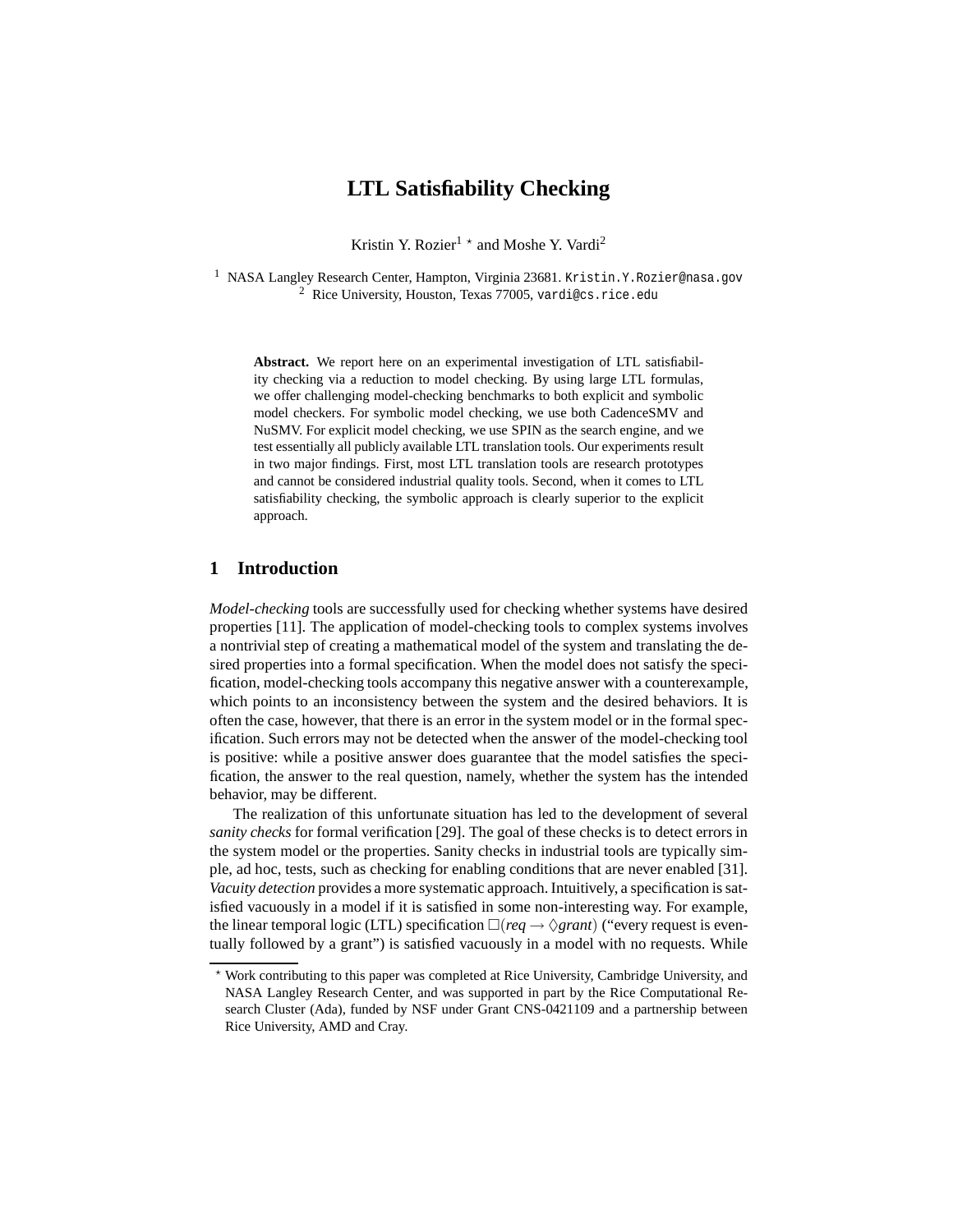vacuity checking cannot ensure that whenever a model satisfies a formula, the model is correct, it does identify certain positive results as vacuous, increasing the likelihood of capturing modeling and specification errors. Several papers on vacuity checking have been published over the last few years [2, 3, 8, 27, 26, 30, 34, 37], and various industrial model-checking tools support vacuity checking [2, 3, 8].

All vacuity-checking algorithms check whether a subformula of the specification does not affect the satisfaction of the specification in the model. In the example above, the subformula *req* does not affect satisfaction in a model with no request. There is, however, a possibility of a vacuous result that is not captured by current vacuity-checking approaches. If the specification is *valid*, that is, true in *all* models, then model checking this specification always results in a positive answer. Consider for example the specification  $\square(b_1 \rightarrow \lozenge b_2)$ , where *b*<sub>1</sub> and *b*<sub>2</sub> are propositional formulas. If *b*<sub>1</sub> and *b*<sub>2</sub> are logically equivalent, then this specification is valid and is satisfied by all models. Nevertheless, current vacuity-checking approaches do not catch this problem. We propose a method for an additional sanity check to catch exactly this sort of oversight.

Writing formal specifications is a difficult task, which is prone to error just as implementation development is error prone. However, formal verification tools offer little help in debugging specifications other than standard vacuity checking. Clearly, if a formal property is valid, then this is certainly due to an error. Similarly, if a formal property is *unsatisfiable*, that is, true in *no* model, then this is also certainly due to an error. Even if each individual property written by the specifier is satisfiable, their conjunction may very well be unsatisfiable. Recall that a logical formula  $\varphi$  is valid iff its negation  $\neg \phi$  is not satisfiable. Thus, as a necessary sanity check for debugging a specification, model-checking tools should ensure that both the specification  $\varphi$  and its negation  $\neg \varphi$ are satisfiable. (For a different approach to debugging specifications, see [1].)

A basic observation underlying our work is that for LTL satisfiability checking can be reduced to model checking. Consider a formula ϕ over a set *Prop* of atomic propositions. If a model *M* is *universal*, that is, it contains all possible traces over *Prop*, then  $\varphi$  is satisfiable precisely when the model *M* does *not* satisfy  $\neg \varphi$ . Thus, it is easy to add a satisfiability-checking feature to LTL model-checking tools.

LTL model checkers can be classified as *explicit* or *symbolic*. Explicit model checkers, such as SPIN [28] or SPOT [15], construct the state-space of the model explicitly and search for a trace falsifying the specification [12]. In contrast, symbolic model checkers, such as CadenceSMV [32], NuSMV [9], or VIS [5], represent the model and analyze it symbolically using binary decision diagrams (BDDs) [7].

LTL model checkers follow the automata-theoretic approach [45], in which the complemented LTL specification is explicitly or symbolically translated to a Büchi automaton, which is then composed with the model under verification; see also [44]. The model checker then searches for a trace of the model that is accepted by the automaton. All symbolic model checkers use the symbolic translation described in [10] and the analysis algorithm of [17], though CadenceSMV and VIS try to optimize further. There has been extensive research over the past decade into explicit translation of LTL to automata[13, 14, 18, 19, 20, 25, 21, 24, 40, 38, 42], but it is difficult to get a clear sense of the state of the art from a review of the literature. Measuring the performance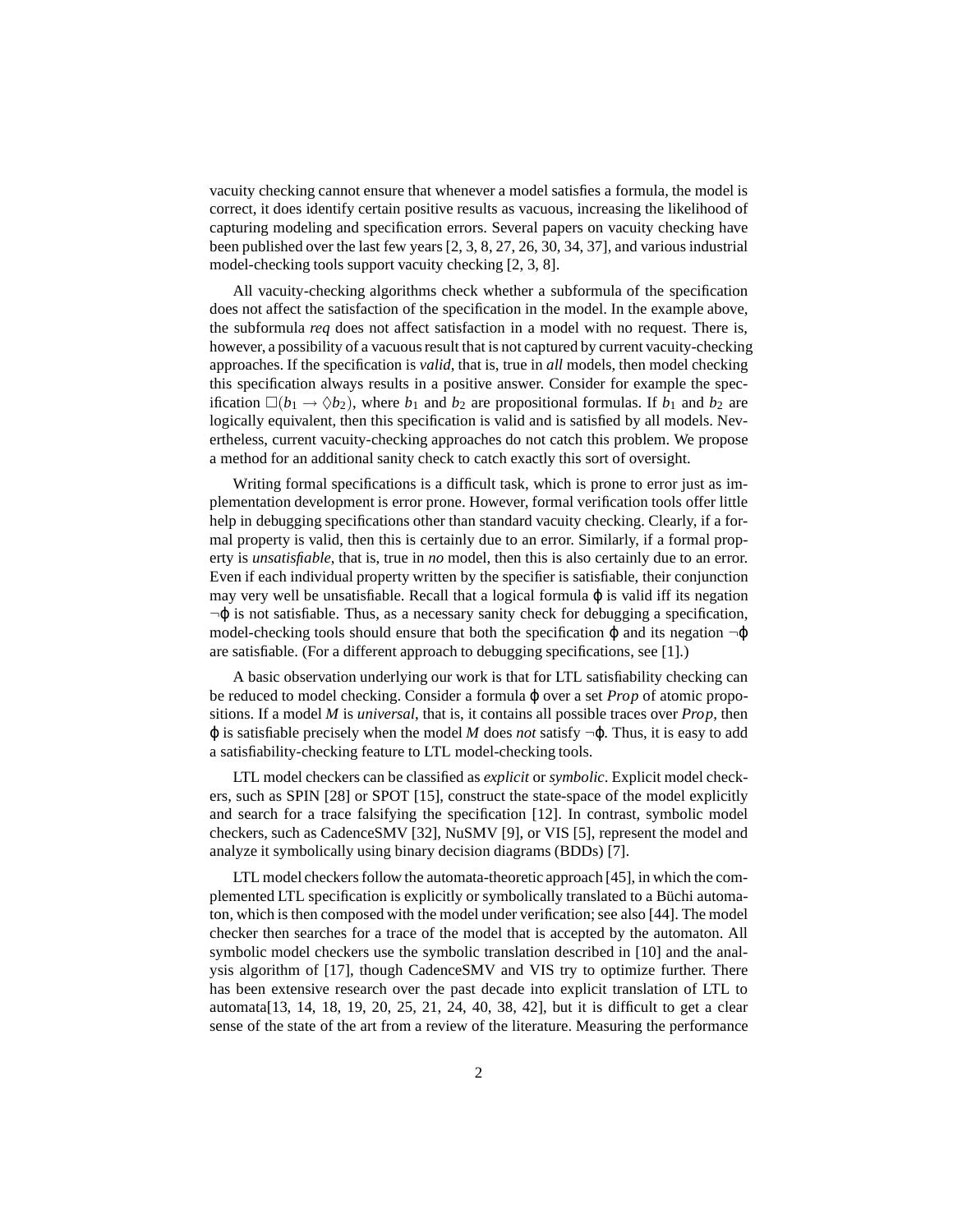of LTL satisfiability checking enables us to benchmark the performance of LTL model checking tools, and, more specifically, of LTL translation tools.

We report here on an experimental investigation of LTL satisfiability checking via a reduction to model checking. By using large LTL formulas, we offer challenging model-checking benchmarks to both explicit and symbolic model checkers. For symbolic model checking, we used both CadenceSMV and NuSMV. For explicit model checking, we use SPIN as the search engine, and we tested essentially all publicly available LTL translation tools. We used a wide variety of benchmark formulas, either generated randomly, as in [14], or using a scalable pattern (e.g.,  $\bigwedge_{i=1}^{n} p_i$ ). LTL formulas typically used for evaluating LTL translation tools are usually too small to offer challenging benchmarks. Note that real specifications typically consist of many temporal properties, whose conjunction ought to be satisfiable. Thus, studying satisfiability of large LTL formulas is quite appropriate.

Our experiments resulted in two major findings. First, most LTL translation tools are research prototypes and cannot be considered industrial quality tools. Many of them are written in scripting languages such as Perl or Python, which has drastic negative impact on their performance. Furthermore, these tools generally degrade gracelessly, often yielding incorrect results with no warning. Among all the tools we tested, only SPOT can be considered an industrial quality tool. Second, when it comes to LTL satisfiability checking, the symbolic approach is clearly superior to the explicit approach. Even SPOT, the best LTL translator in our experiments, was rarely able to compete effectively against the symbolic tools. This result is consistent with the comparison of explicit and symbolic approach to modal satisfiability [35, 36], but is somewhat surprising in the context of LTL satisfiability in view of [39].

Related software, called 1btt,<sup>3</sup> provides an LTL-to-Büchi explicit translator testbench and environment for basic profiling. The lbtt tool performs simple consistency checks on an explicit tool's output automata, accompanied by sample data when inconsistencies in these automata are detected [41]. Whereas the primary use of lbtt is to assist developers of explicit LTL translators in debugging new tools or comparing a pair of tools, we compare performance with respect to LTL satisfiability problems across a host of different tools, both explicit and symbolic.

The structure of the paper is as follows. Section 2 provides the theoretical background for this work. In Section 3, we describe the tools studied here. We define our experimental method in Section 4, and detail our results in Section 5. We conclude with a discussion in Section 6.

## **2 Theoretical Background**

**Linear Temporal Logic** (LTL) formulas are composed of a finite set *Prop* of atomic propositions, the Boolean connectives  $\neg$ ,  $\wedge$ ,  $\vee$ , and  $\rightarrow$ , and the temporal connectives *X* (next time) *U* (until), *R* (release),  $\Box$  (also called *G* for "globally") and  $\Diamond$  (also called  $\mathcal F$  for "in the future"). We define LTL formulas inductively:

<sup>3</sup> www.tcs.hut.fi/Software/lbtt/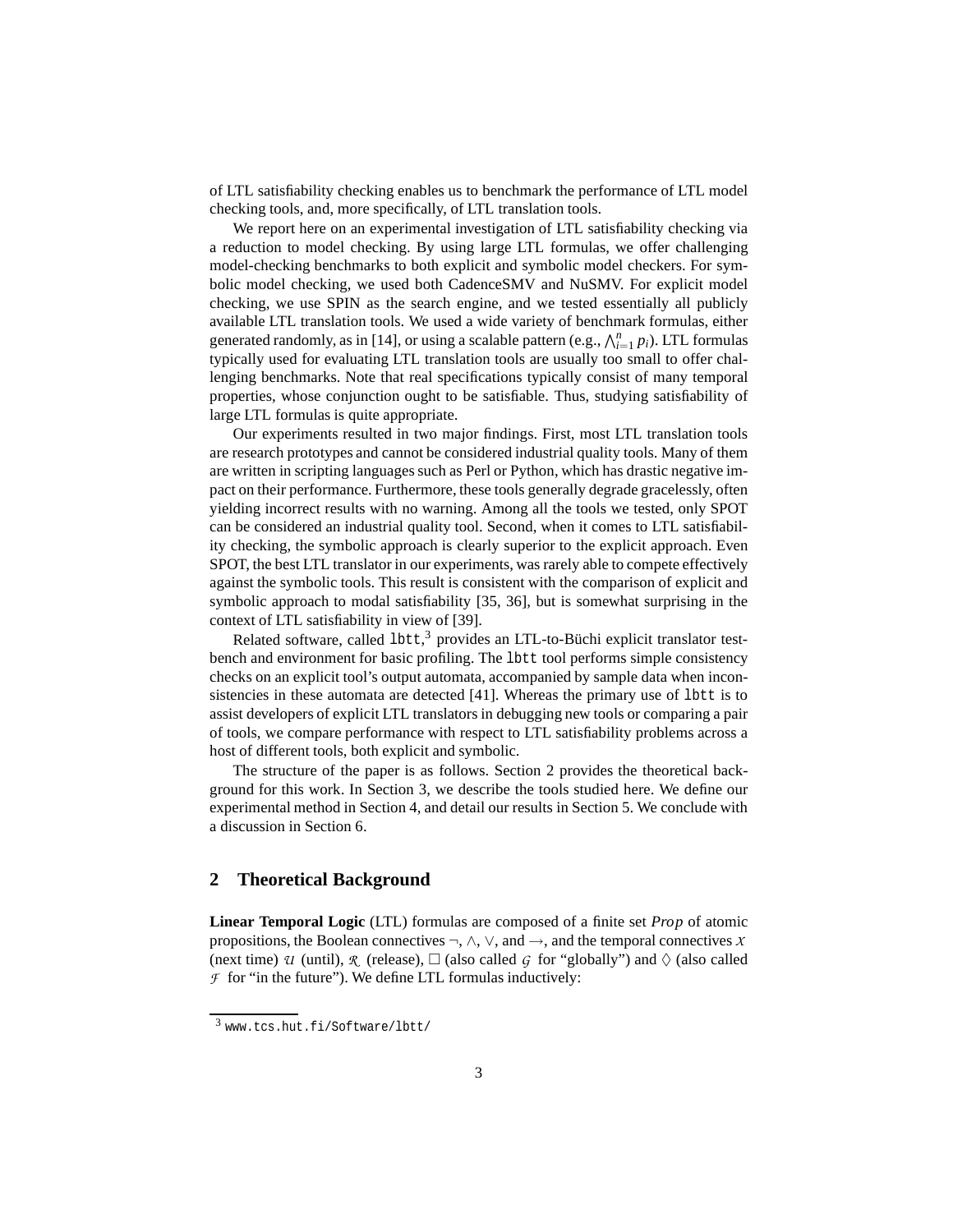**Definition 1** *For every*  $p \in Prop$ *, p is a formula. If*  $\varphi$  *and*  $\psi$  *are formulas, then so are:* 

| $\neg \phi$ | $\phi \wedge \psi$ | $\phi \rightarrow \psi$ | φμψ | $G \phi$              |
|-------------|--------------------|-------------------------|-----|-----------------------|
|             | $\phi \vee \psi$   | $X$ φ                   | φRφ | $\mathcal{F} \varphi$ |

LTL formulas describe the behavior of the variables in *Prop* over a linear series of time steps starting at time zero and extending infinitely into the future. We satisfy such formulas over *computations*, which are functions that assign truth values to the elements of *Prop* at each time instant [16].

**Definition 2** We interpret LTL formulas over computations of the form  $\pi$  :  $\omega \rightarrow 2^{Prop}$ . *We define*  $\pi, i \models \varphi$  *(computation*  $\pi$  *at time instant*  $i \in \varphi$  *satisfies LTL formula*  $\varphi$ *) as follows:*

 $\pi, i \models p$  for  $p \in Prop$  if  $p \in \pi(i)$ .  $\pi, i \models \xi \land \psi \text{ if } \pi, i \models \xi \text{ and } \pi, i \models \psi.$  $\pi, i \models \neg \varphi \text{ if } \pi, i \nvDash \varphi.$  $\pi, i \vDash X \varphi \text{ if } \pi, i + 1 \vDash \varphi.$  $\pi, i \models \xi$ *U*  $\psi$  *if*  $\exists j \geq i$ , such that  $\pi, j \models \psi$  and  $\forall k, i \leq k < j$ , we have  $\pi, k \models \xi$ .  $\pi, i \models \xi \mathcal{R} \ \Psi \ if \ \forall \ j \geq i, \ if \ \pi, j \not\models \Psi, \ then \ \exists k, \ i \leq k \leq j, \ such \ that \ \pi, k \models \xi.$ 

*We define*  $(f \varphi)$  *as* (*true*  $\mathcal{U}\varphi$ ) *and*  $(g \varphi)$  *as*  $(\neg f \neg \varphi)$ *. We take models* $(\varphi)$  *to be the set of computations that satisfy*  $\varphi$  *at time 0, i.e.,*  $\{\pi : \pi, 0 \models \varphi\}$ *.* 

In automata-theoretic model checking, we represent LTL formulas using Büchi automata.

**Definition 3** *A* **Büchi Automaton** *(BA) is a quintuple*  $(O, \Sigma, \delta, q_0, F)$  *where:* 

*Q is a finite set of states.* Σ *is a finite alphabet.*  $\delta: Q \times \Sigma \rightarrow Q$  is the transition relation.  $q_0 \in Q$  *is the initial state.*  $F \subseteq Q$  *is a set of final states.* 

*A run of a Büchi automaton over an infinite word*  $w = w_0, w_1, w_2, \ldots \in \Sigma$  *is a sequence of*  $s$ tates  $q_0, q_1, q_2, \ldots \in Q$  such that  $\forall i \geq 0$ ,  $\delta(q_i, w_i) = q_{i+1}.$  An infinite word w is accepted *by the automaton if the run over w visits at least one state in F infinitely often. We denote the set of infinite words accepted by an automaton A by*  $L_0(A)$ *.* 

A computation satisfying LTL formula  $\varphi$  is an infinite word over the alphabet  $\Sigma = 2^{Prop}$ . The next theorem relates the expressive power of LTL to that of Büchi automata.

**Theorem 1.** [46] *Given an LTL formula*  $\varphi$ *, we can construct a Büchi automaton*  $A_{\varphi} =$  $\langle Q, \Sigma, \delta, q_0, F \rangle$  such that  $|Q|$  *is in*  $2^{O(|\varphi|)}$ ,  $\Sigma = 2^{Prop}$ *, and*  $L_{\omega}(A_{\varphi})$  *is exactly models* $(\varphi)$ *.* 

This theorem reduces LTL satisfiability checking to automata-theoretic nonemptiness checking, as  $\varphi$  is satisfiable iff  $\text{models}(\varphi) \neq \emptyset$  iff  $L_{\omega}(A_{\varphi}) \neq \emptyset$ .

We can now relate LTL satisfiability checking to LTL model checking. Suppose we have a *universal model*, *M*, that generates all computations over its atomic propositions; that is, we have that  $L + \omega(M) = (2^{Prop})^{\omega}$ . We now have that *M* does *not* satisfy  $\neg \varphi$  if and only if  $\varphi$  is satisfiable. Thus,  $\varphi$  is satisfiable precisely when the model checker finds a counterexample.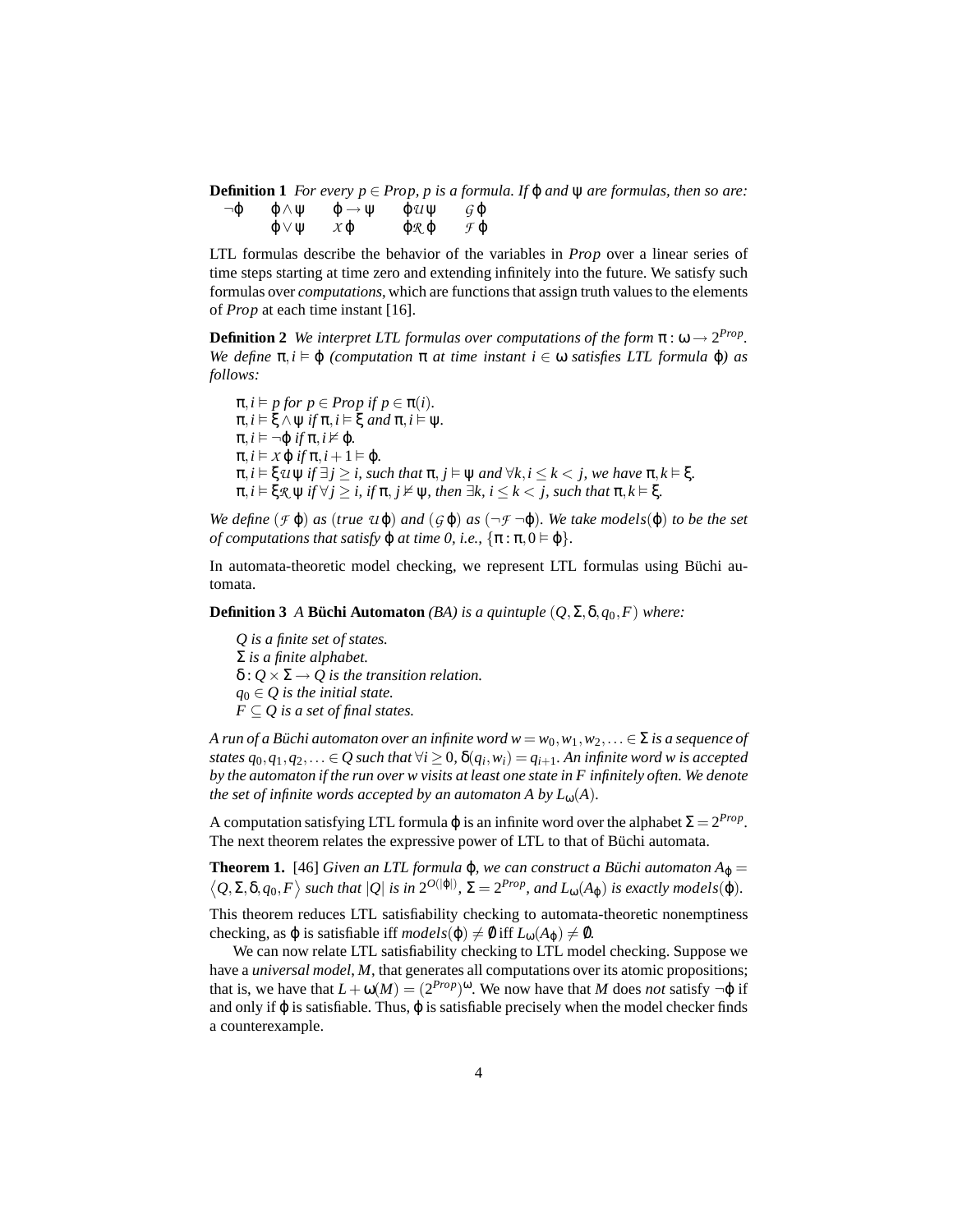## **3 Tools Tested**

In total, we tested eleven LTL compilation algorithms from nine research tools. To offer a broad, objective picture of the current state-of-the-art, we tested the algorithms against several different sequences of benchmarks, comparing, where appropriate, the size of generated automata in terms of numbers of states and transitions, translation time, model-analysis time, and correctness of the output.

### **3.1 Explicit Tools**

The explicit LTL model checker SPIN [28] accepts either LTL properties, which are translated internally into Büchi automata, or Büchi automata for complemented properties ("never claims"). We tested SPIN with Promela (PROcess MEta LAnguage) neverclaims produced by several LTL translation algorithms. (As SPIN's built-in translator is dominated by TMP, we do not show results for this translator.) The algorithms studied here represent all tools publicly available in 2006, as described in the following table:

### **Explicit Automata Construction Tools**

We provide here short descriptions of the tools and their algorithms, detailing aspects which may account for our results. We also note that aspects of implementation including programming language, memory management, and attention to efficiency, seem to have significant effects on tool performance.

*Classical Algorithms* Following [46], the first optimized LTL translation algorithm was described in [24]. The basic optimization ideas were: (1) generate states by demand only, (2) use node labels rather than edge labels to simplify translation to Promela, and (3) use a *generalized Buchi* acceptance condition so eventualities can be handled one at a time. The resulting generalized Büchi automaton (GBA) is then "degeneralized" or translated to a BA. **LTL2AUT** improved further on this approach by using lightweight propositional reasoning to generate fewer states [14]. We tested two implementations of LTL2AUT, one included in the Java-based LTL2Buchi tool and one included in the Perl-based Wring tool.

**TMP**<sup>4</sup> [18] and **Wring** [40] each extend LTL2AUT with three kinds of additional optimizations. First, in the *pre-translation optimization*, the input formula is simplified

<sup>4</sup> www.bell-labs.com/project/TMP/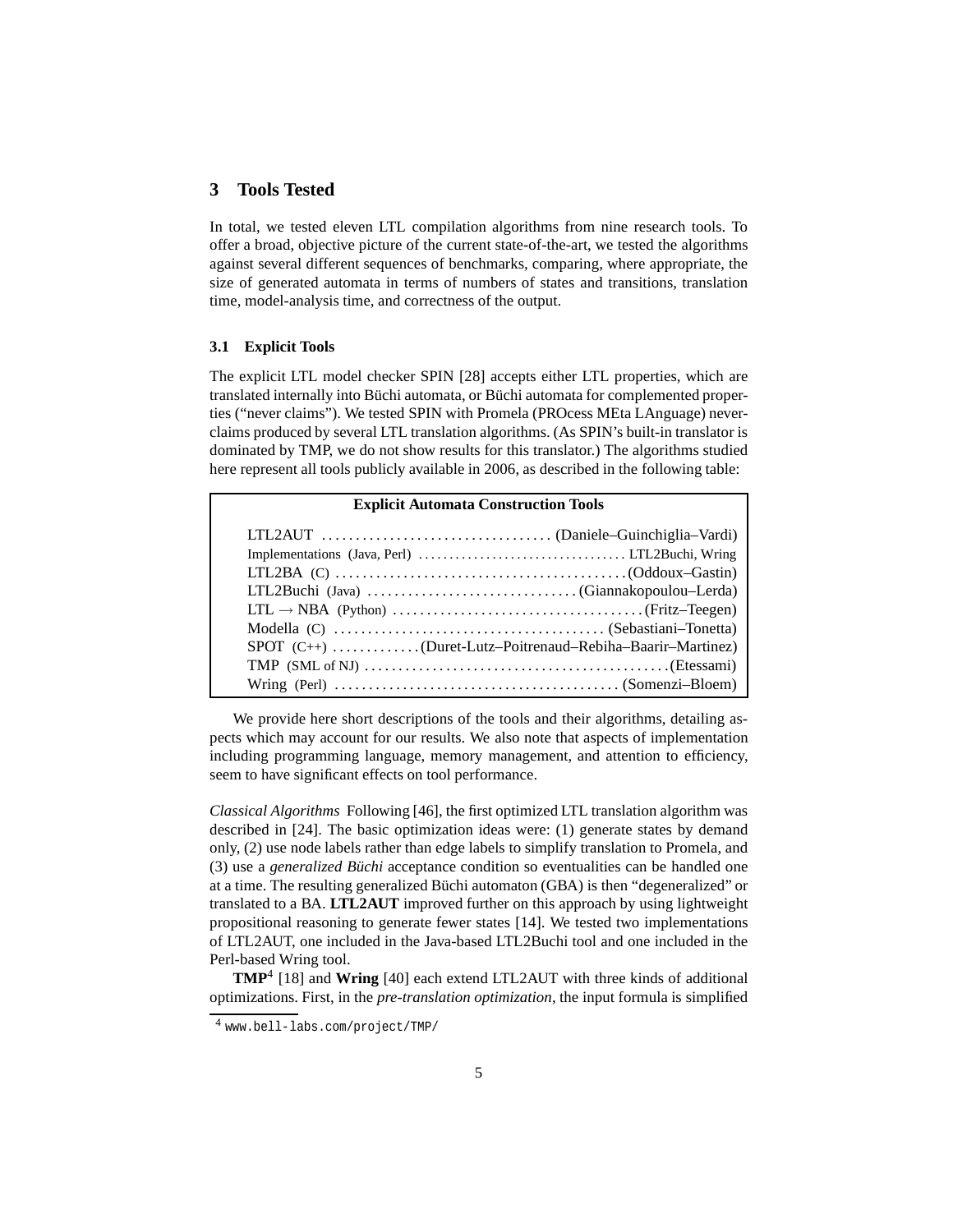using Negation Normal Form (NNF) and extensive sets of rewrite rules. Second, *midtranslation optimization*s tighten the LTL-to-GBA-to-BA translation algorithms. Third, the resulting automata are minimized further during *post-translation optimization*. In the end, TMP produces a BA whereas Wring halts translation with a GBA, which we had to degeneralize.

**LTL2Buchi**<sup>5</sup> [25] optimizes the LTL2AUT algorithm by initially generating transitionbased generalized Büchi automata (TGBA) rather than node-labeled BA to allow for more compaction based on equivalence classes, contradictions, and redundancies in the state space. Special attention to efficiency is given during the ensuing translation to node-labeled BA. The algorithm incorporates the formula rewriting and BA-reduction optimizations of TMP and Wring.

**Modella**<sup>6</sup> focuses on minimizing the *nondeterminism* of the property automaton in an effort to minimize the size of the product of the property and system model automata during verification [38]. If the property automaton is deterministic, then the number of states in the product automaton will be at most the number of states in the system model. Thus, reducing nondeterminism is a desirable goal. This is accomplished using *semantic branching*, or branching on truth assignments, rather than the *syntactic branching* of LTL2AUT. Modella also postpones branching when possible.

*Alternating Automata Tools* Instead of the direct translation approach of [46], an alternative approach, based on *alternating automata*, was proposed in [43]. In this approach, the LTL formula is first translated into an alternating Büchi automaton, which is then translated to a nondeterministic Büchi automaton.

**LTL2BA**<sup>7</sup> [21] first translates the input formula into a *very weak* alternating automaton (VWAA). It then uses various heuristics to minimize the VWAA, before translating it to GBA. The GBA in turn is minimized before being translated into a BA, and finally the BA is minimized further. Thus, the algorithm's central focus is on optimization of intermediate representations through iterative simplifications and on-the-fly constructions.

**LTL**→**NBA**<sup>8</sup> follows a similar approach to that of LTL2BA [19]. Unlike the heuristic minimization of LWAA used in LTL2BA, LTL→NBA uses a game-theoretic minimization based on utilizing a delayed simulation relation for on-the-fly simplifications.

Back to Classics **SPOT**<sup>9</sup> is the most recently developed LTL-to-Büchi optimized translation tool [15]. It does not use alternating automata, but borrows ideas from all the tools described above. It adds two important optimizations: (1) unlike all other tools, it uses pre-branching states, rather than post-branching states (as introduced in [13]), and (2) it uses BDDs ([6]) for propositional reasoning.

<sup>5</sup> http://ase.arc.nasa.gov/people/dimitra/LTL2Buchi.php

<sup>6</sup> http://www.science.unitn.it/˜stonetta/modella.html

<sup>7</sup> http://www.liafa.jussieu.fr/˜oddoux/ltl2ba/

 $^8$ http://estragon.ti.informatik.uni-kiel.de/~fritz/ABA-Simulation/ltl.cgi

<sup>9</sup> http://spot.lip6.fr/wiki/SpotWiki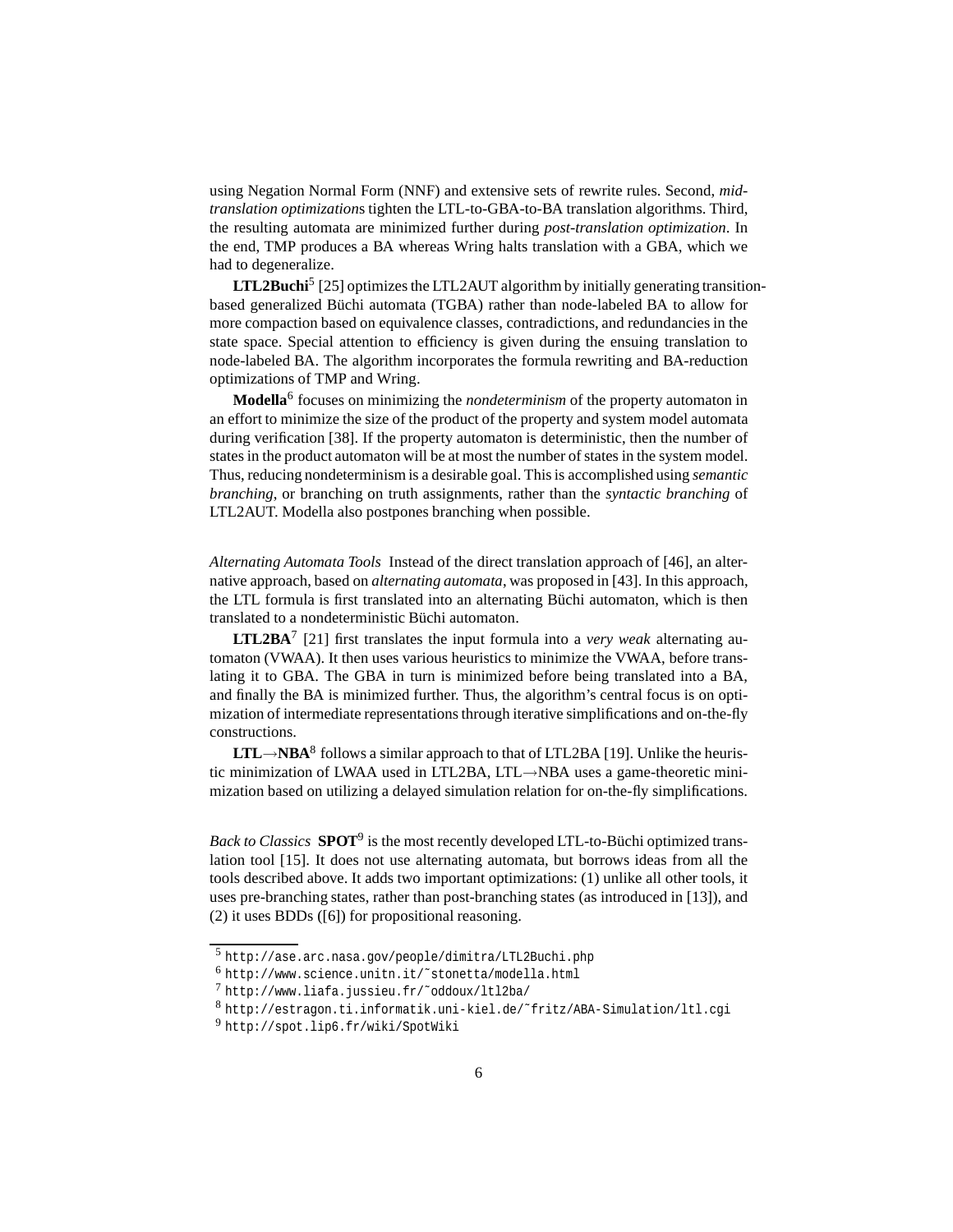#### **3.2 Symbolic Tools**

Symbolic model checkers describe both the system model and property automaton symbolically: states are viewed as truth assignments to Boolean state variables and the transition relation is defined as a conjunction of Boolean constraints on pairs of current and next states [7]. The model checker uses a BDD-based fix-point algorithm to find a *fair path* in the model-automaton product [17]. CadenceSMV<sup>10</sup> [32] and NuSMV<sup>11</sup> [9] both evolved from the original Symbolic Model Verifier developed at CMU [33]. Both tools support LTL model checking via the symbolic translation of LTL to automata described in [10]. CadenceSMV additionally implements heuristics that attempt to reduce LTL model checking to CTL model checking in some cases [4].

## **4 Experimental Methods**

#### **4.1 Performance Evaluation**

We ran all tests on Ada, a Rice University Cray XD1 cluster.<sup>12</sup> Ada is comprised of 158 nodes with 4 processors (cores) per node for a total of 632 CPUs in pairs of dual core 2.2 GHz AMD Opteron processors with 1 MB L2 cache. There are 2 GB of memory per core or a total of 8 GB of RAM per node. The operating system is SuSE Linux 9.0 with the 2.6.5 kernel. Each of our tests was run with exclusive access to one node and was considered to time out after 4 hours of run time. We measured all timing data using the Unix time command.

*Explicit Tools* Each test was performed in two steps. First, we applied the translation tools to the negation of the input LTL formula and ran them with the standard flags recommended by the tools' authors, plus any additional flag needed to specify that the output automaton should be in Promela. Second, each output automaton, in the form of a Promela *never-claim*, was checked by SPIN. In this role, SPIN serves as a search engine for each of the LTL translation tools; it takes a never-claim and checks it for non-emptiness in conjunction with an input model. $^{13}$ 

In all tests, the model was a *universal* Promela program, enumerating all possible traces over *Prop*. For example, when  $Prop = \{A, B\}$ , the Promela model is:

```
bool A,B;
/* define an active procedure to generate values for A and B */
active proctype generateValues()
{ do
   :: atomic{ A = 0; B = 0; }
   :: atomic{ A = 0; B = 1; }
   :: atomic{ A = 1; B = 0; }
   :: atomic{ A = 1; B = 1; }
 od }
```
 $^{10}$ http://www.cadence.com/company/cadence\\_labs\\_research.html

<sup>11</sup> http://nusmv.irst.itc.it/

<sup>12</sup> http://rcsg.rice.edu/ada/

<sup>&</sup>lt;sup>13</sup> It would be interesting to use SPOT's SCC-based search algorithm [23] as the underlying search engine, rather than SPIN's nested depth-first search algorithm [12].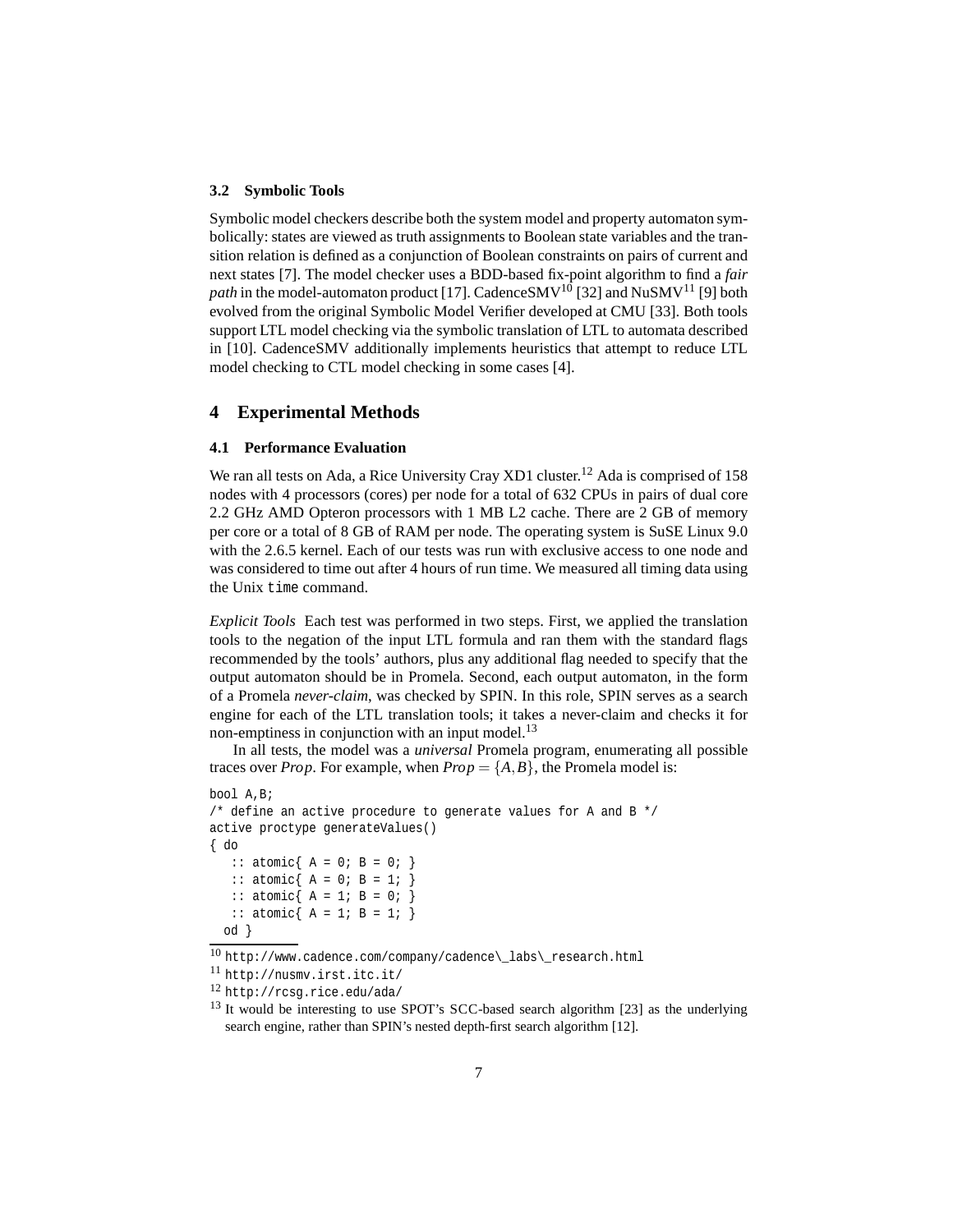We use the atomic $\{\}$  construct to ensure that the Boolean variables change value in one unbreakable step. Note that the size of this model is exponential in the number of atomic propositions.

*Symbolic Tools* We compare the explicit tools with CadenceSMV and NuSMV. To check whether a LTL formula  $\varphi$  is satisfiable, we model check  $\neg \varphi$  against a universal SMV model. For example, if  $\varphi = (X(a))$ , we provide the following input to NuSMV:

```
MODULE main
 VAR
   a : boolean;
   b : boolean;
   c : boolean;
 LTLSPEC |(X(a=1))FAIRNESS
   1
```
SMV negates the specification,  $\neg \varphi$ , symbolically compiles  $\varphi$  into  $A_{\varphi}$ , and conjoins  $A_{\varphi}$ with the universal model. If the automaton is not empty, then SMV finds a fair path, which satisfies the formula φ. In this way, SMV acts as both a symbolic compiler and a search engine.

## **4.2 Input Formulas**

We benchmarked the tools against three types of scalable formulas: random formulas, counter formulas, and pattern formulas. Scalability played an important role in our experiment, since the goal was to challenge the tools with large formulas and state spaces. All tools were applied to the same formulas and the results (satisfiable or unsatisfiable) were compared. The symbolic tools, which were always in agreement, were considered as reference tools for checking correctness.

*Random Formulas* In order to cover as much of the problem space as possible, we tested sets of 250 randomly-generated formulas varying the formula length and number of variables as in [14]. We randomly generated sets of 250 formulas varying the number of variables, *N*, from 1 to 3, and the length of the formula, *L*, from 5 up to 65. We set the probability of choosing a temporal operator  $P = 0.5$  to create formulas with both a nontrivial temporal structure and a nontrivial Boolean structure. Other choices were decided uniformly. We report median running times as the distribution of run times has a high variance and contains many outliers. All formulas were generated prior to testing, so each tool was run on the *same* formulas. While we made sure that, when generating a set of length *L*, every formula was exactly of length *L* and not *up to L*, we did find that the formulas were frequently reducible. Tools with better initial formula reduction algorithms performed well in these tests.

*Counter Formulas* Pre-translation rewriting is highly effective for random formulas, but ineffective for structured formulas [18, 40]. To measure performance on scalable, non-random formulas we tested the tools on formulas that describe *n*-bit binary counters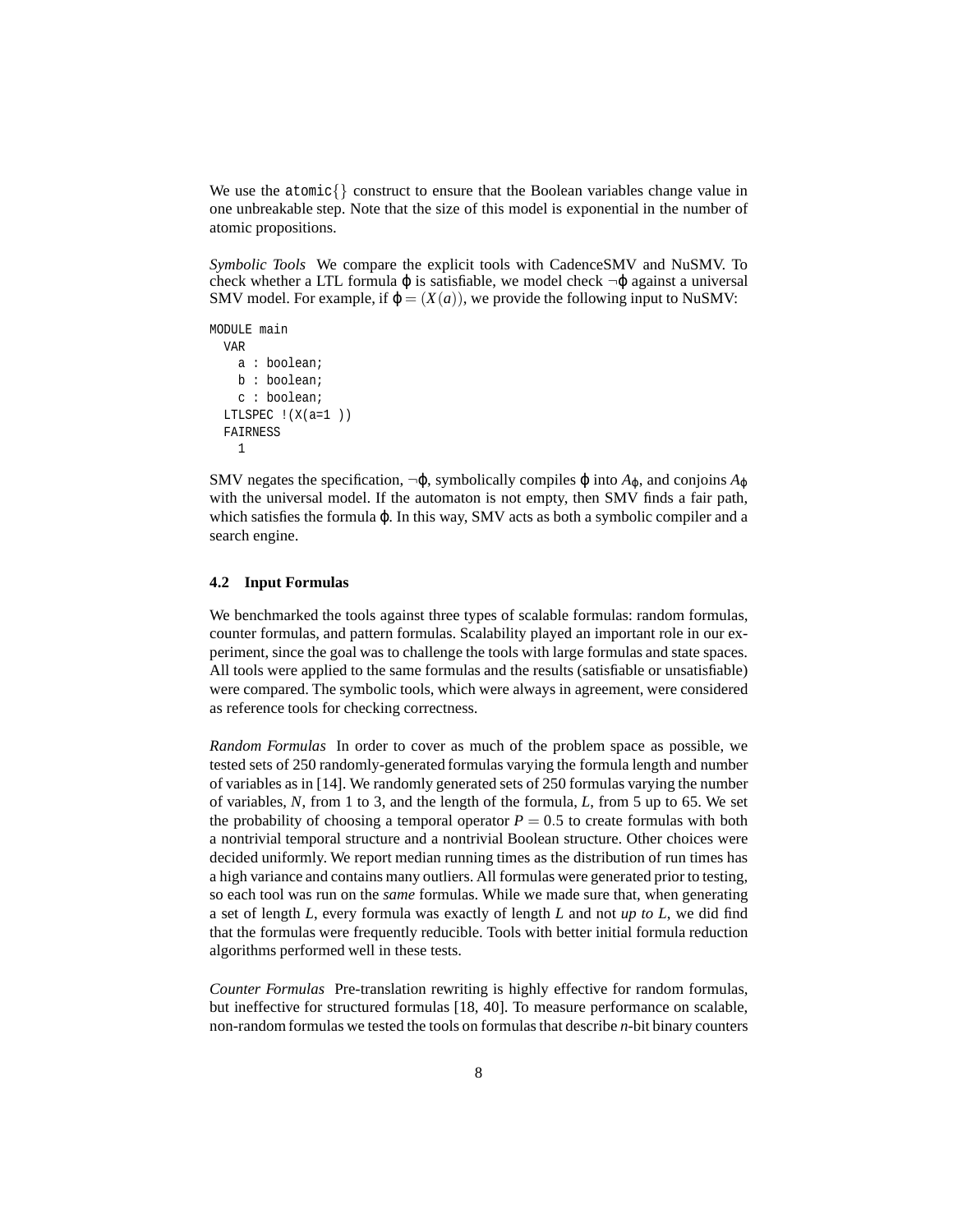with increasing values of *n*. These formulas are irreducible by pre-translation rewriting, uniquely satisfiable, and represent a predictably-sized state space. Whereas our measure of correctness for random formulas is a conservative check that the tools find satisfiable formulas to be satisfiable, we check for precisely the unique counterexample for each counter formula. We tested four constructions of binary counter formulas, varying two factors: number of variables and nesting of *X* 's.

We can represent a binary counter using two variables: a counter variable and a marker variable to designate the beginning of each new counter value. Alternatively, we can use 3 variables, adding a variable to encode carry bits, which eliminates the need for  $U$ -connectives in the formula. We can nest  $X$ 's to provide more succinct formulas or express the formulas using a conjunction of unnested *X* -sub-formulas.

Let *b* be an atomic proposition. Then a computation  $\pi$  over *b* is a word in  $(2^{\{0,1\}})^\omega$ . By dividing π into blocks of length *n*, we can view π as a sequence of *n*-bit values, denoting the sequence of values assumed by an *n*-bit counter starting at 0, and incrementing successively by 1. To simplify the formulas, we represent each block  $b_0, b_1, \ldots, b_{n-1}$ as having the most significant bit on the right and the least significant bit on the left. For example, for  $n = 2$  the *b* blocks cycle through the values 00, 10, 01, and 11. For technical convenience, we use an atomic proposition *m* to mark the blocks. That is, we intend *m* to hold at point *i* precisely when  $i = 0$  mod *n*.

For  $\pi$  to represent an *n*-bit counter, the following properties need to hold:

- 1) The marker consists of a repeated pattern of a 1 followed by n-1 0's.
- 2) The first n bits are 0's.
- 3) If the least significant bit is 0, then it is 1 n steps later and the other bits do not change.
- 4) All of the bits before and including the first 0 in an n-bit block flip their values in the next block; the other bits do not change.

For  $n = 4$ , these properties are captured by the conjunction of the following formulas:

```
1. (m) & ( [ ] (m \rightarrow (X(Im)) \& (X(X(Im)))) \& (X(X(Im))))&& X(X(X(X(m)))))))
2. (!b) && (X(!b)) && (X(X(!b))) && (X(X(X(!b))))
3. []( (m && !b) ->
       ( X(X(X(X(b)))) &&
         X ( ( (!m) &&
            (b -> X(X(X(X(b))))) &&
           (l.b \rightarrow X(X(X(X(l.b)))))) ) U m ) )
4. [] ( (m && b) ->
        (X(X(X(X(!b)))) &&
          (X ( (b && !m && X(X(X(X(!b))))) U
                (m || (!m && !b && X(X(X(X(b)))) &&
                       X( ( !m && (b -> X(X(X(X(b))))) &&
                            (l.b \rightarrow X(X(X(X(l.b))))) ) ) U m ) ) ) ) ) )
```
Note that this encoding creates formulas of length  $O(n^2)$ . A more compact encoding results in formulas of length  $O(n)$ . For example, we can replace formula (2) above with:

2. ((!b) && X((!b) && X((!b) && X(!b))))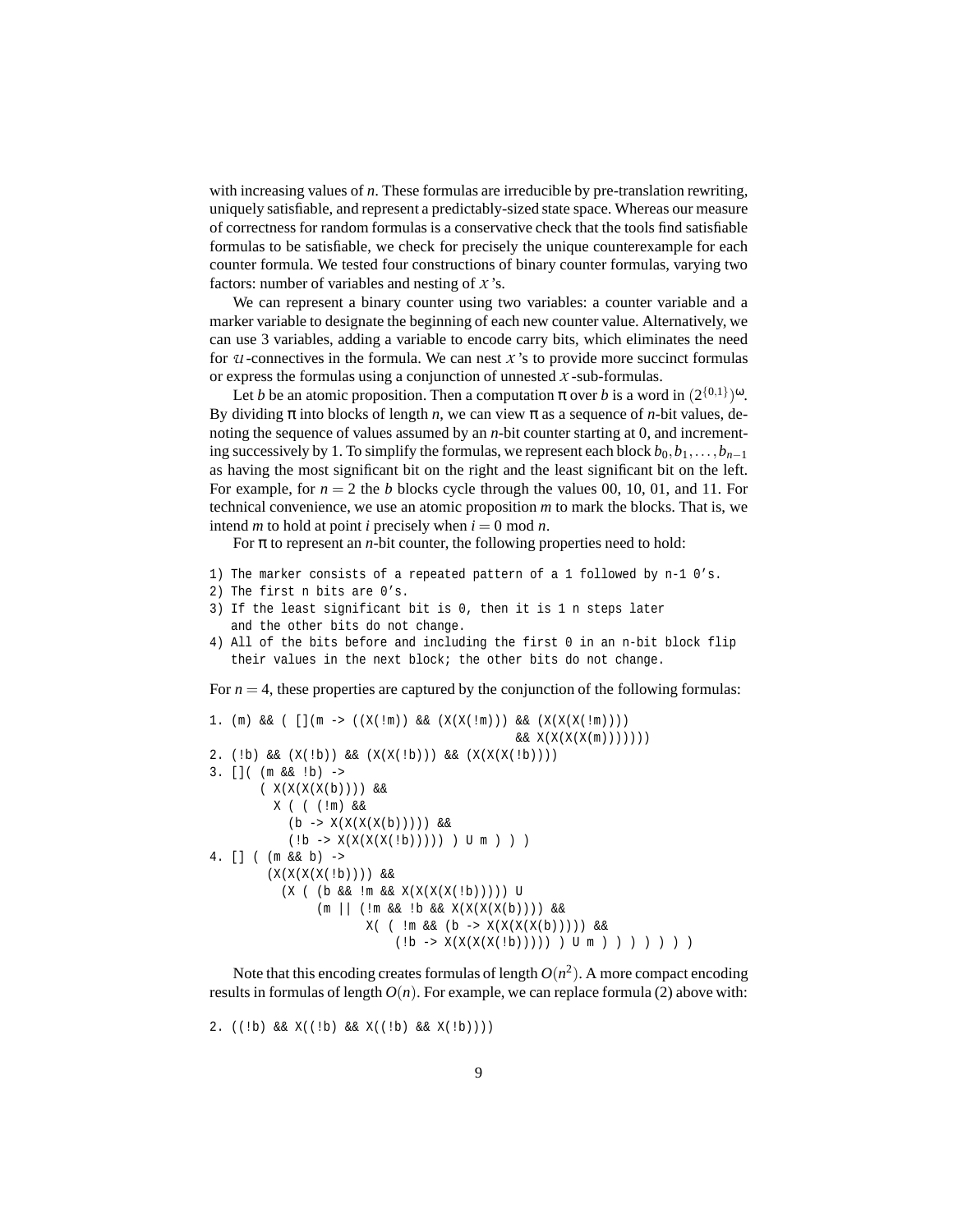We can eliminate the use of  $U$ -connectives in the formula by adding an atomic proposition *c* representing the carry bit. The required properties of an *n*-bit counter with carry are as follows:

1) The marker consists of a repeated pattern of a 1 followed by n-1 0's. 2) The first n bits are 0's. 3) If m is 1 and b is 0 then c is 0 and n steps later b is 1. 4) If m is 1 and b is 1 then c is 1 and n steps later b is 0. 5) If there is no carry, then the next bit stays the same n steps later. 6) If there is a carry, flip the next bit n steps later and adjust the carry.

For  $n = 4$ , these properties are captured by the conjunction of the following formulas.

1. (m) & (  $[ ] (m \rightarrow (X(!m)) \& (X(X(!m))) \& (X(X(!m))))$ && (X(X(X(X(m)))))))) 2. (!b) && (X(!b)) && (X(X(!b))) && (X(X(X(!b)))) 3. [] (  $(m \&c \& b)$  -> (!c & x(X(X(X(b))))) ) 4. [] (  $(m \&b)$  -> (c && X(X(X(X(!b)))))) 5. [] (!c & X(!m)) -> ( X(!c) && (X(b) -> X(X(X(X(b))))) &&  $(X(!b) \rightarrow X(X(X(X(!b)))))$ 6. [] (c -> ( (  $X(1b)$  -> (  $X(1c)$  &  $X(X(X(X(1b))))$  ) ) & & ( X(c) && X(X(X(X(b)))) ) ))

*Pattern Formulas* We further investigated the problem space by testing the tools on the eight classes of scalable formulas defined by [22] to evaluate the performance of explicit state algorithms on temporally-complex formulas.

$$
E(n) = \bigwedge_{i=1}^{n} \Diamond p_i, U(n) = (\dots (p_1 \vee p_2) \vee \dots) \vee (p_n, R(n)) = \bigwedge_{i=1}^{n} (\Box \Diamond p_i \vee \Diamond \Box p_{i+1}).
$$
  

$$
U_2(n) = p_1 \vee (p_2 \vee (1 \dots p_{n-1} \vee p_n) \dots), C_1(n) = \bigvee_{i=1}^{n} \Box \Diamond p_i, C_2(n) = \bigwedge_{i=1}^{n} \Box \Diamond p_i.
$$
  

$$
Q(n) = \bigwedge (\Diamond p_i \vee \Box p_{i+1}), S(n) = \bigwedge_{i=1}^{n} \Box p_i.
$$

## **5 Experimental Results**

Our experiments resulted in two major findings. First, most LTL translation tools are research prototypes, not industrial quality tools. Second, the symbolic approach is clearly superior to the explicit approach for LTL satisfiability checking.

### **5.1 The Scalability Challenge**

When checking the satisfiability of specifications we need to consider large LTL formulas. Our experiments focus on challenging the tools with scalable formulas. Unfortunately, most explicit tools do not rise to the challenge. In general, the performance of explicit tools degrades substantially as the automata they generate grow beyond 1,000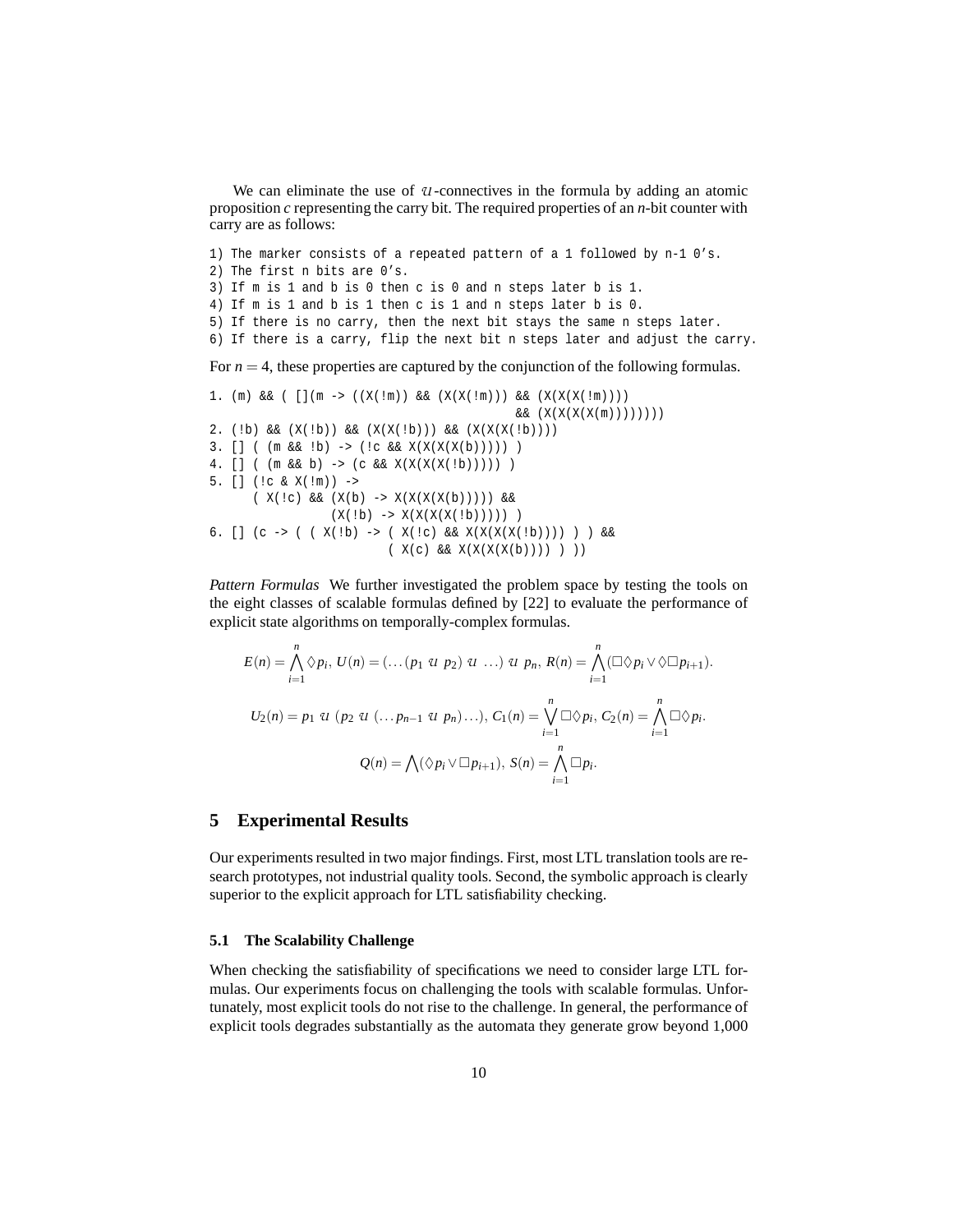states. This degradation is manifested in both timeouts (our timeout bound was 4 hours per formula) and errors due to memory management. This should be contrasted with BDD tools, which routinely handle hundreds of thousands and even millions of nodes.

We illustrate this first with run-time results for counter formulas. We display each tool's total run time, which is a combination of the tool's automaton generation time and SPIN's model analysis time. We include only data points for which the tools provide correct answers; we know all counter formulas are uniquely satisfiable. As is shown in Figures 1 and  $2<sup>14</sup>$ , SPOT is the only explicit tool that is somewhat competitive with the symbolic tools. Generally, the explicit tools time out or die before scaling to  $n = 10$ , when the automata have only a few thousands states; only a few tools passed  $n = 8$ .



**Fig. 1.** Performance Results: 2-Variable Counters **Fig. 2.** Performance Results: 2-Variable Linear Counters

Figures 3 and 4 show median automata generation and model analysis times for random formulas. Most tools, with the exception of SPOT and LTL2BA, timeout or die before scaling to formulas of length 60. The difference in performance between SPOT and LTL2BA, on one hand, and the rest of the explicit tools is quite dramatic. Note that up to length 60, model-analysis time is negligible. SPOT and LTL2BA can routinely handle formulas of up to length 150, while the symbolic tools scale past length 200, with run times of a few seconds.

Figure 5 shows performance on the *E*-class formulas. Recall that  $\neg E(n)$  is the formula  $\bigvee_{i=1}^{n} \Box \neg p_i$ . Since each formula  $\Box \neg p_i$  can be translated into an automaton with a fixed number of states,  $\neg E(n)$  can be translated into an automaton with  $O(n)$  states. Nevertheless, most tools show an unnecessary exponential blow-up. CadenceSMV is the only tool whose performance seems to scale linearly. (The evidence for NuSMV is inconclusive.)

*Graceless Degradation* Most explicit tools do not behave robustly and die gracelessly. When LTL2Buchi has difficulty processing a formula, it produces over 1,000 lines of java.lang.StackOverflowError exceptions. LTL2BA periodically exits with "Command exited with non-zero status 1" and prints into the Promela file, "ltl2ba: releasing a

<sup>&</sup>lt;sup>14</sup> We recommend viewing all figures online, in color, and magnified.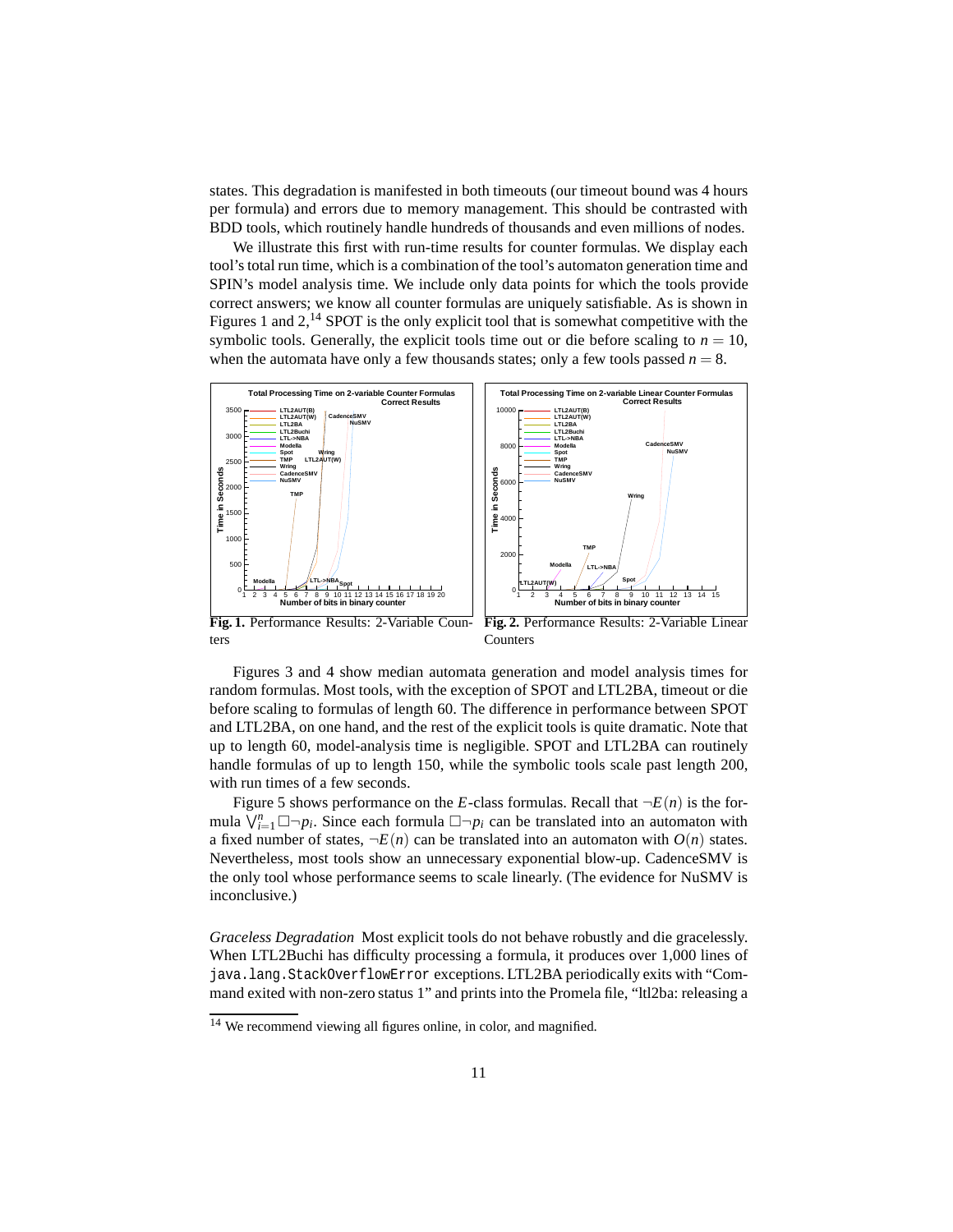

**Fig. 5.** *E*-class Formula Data

free block, saw 'end of formula'." Python traceback errors hinder LTL→NBA. Modella suffers from a variety of memory errors including \*\*\* glibc detected \*\*\* double free or corruption (out): 0x55ff4008 \*\*\*. Sometimes Modella causes a segmentation fault and other times Modella dies gracefully, reporting "full memory" before exiting. When used purely as a LTL-to-automata translator, SPIN often runs for thousands of seconds and then exits with non-zero status 1. TMP behaves similarly. Wring often triggers Perl ""Use of freed value in iteration" errors. When the translation results in large Promela models, SPIN frequently yields segmentation faults during its own compilation. For example, SPOT translates the formula  $E(8)$  to an automaton with 258 states and 6,817 transitions in 0.88 seconds. SPIN analyzes the resulting Promela model in 41.75 seconds. SPOT translates the *E*(9) formula to an automaton with 514 states and 20,195 transitions in 2.88 seconds, but SPIN segmentation faults when trying to compile this model. SPOT and the SMV tools are the only tools that consistently degrade gracefully; they either timeout or terminate with a succinct, descriptive message.

A more serious problem is that of incorrect results, i.e., reporting "satisfiable" for an unsatisfiable formula or vice versa. Note, for example, in Figure 5, the size of the automaton generated by TMP is independent of *n*, which is an obvious error. The prob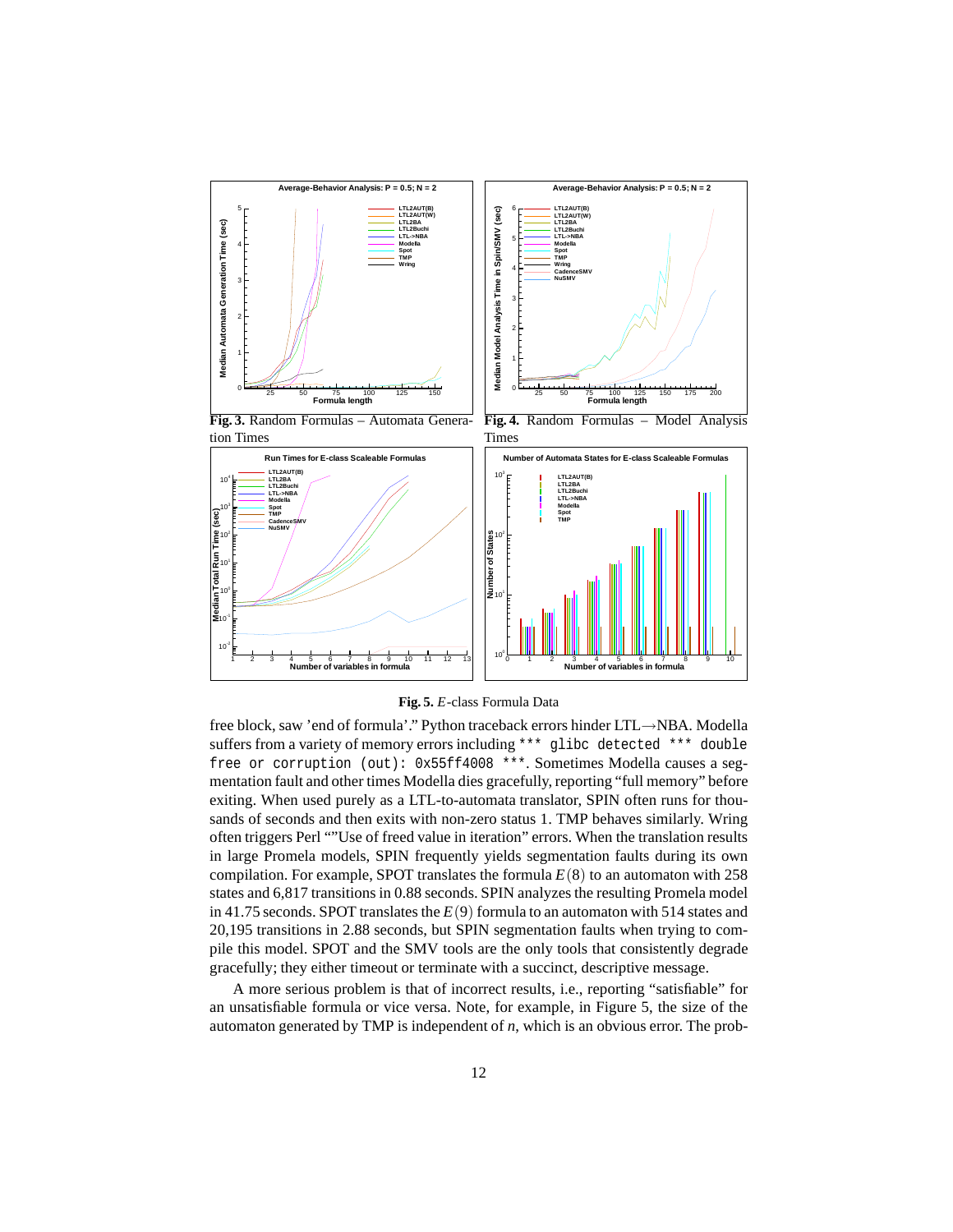lem is particularly acute when the returned automaton  $A_{\varphi}$  is empty (no state). On one hand, an empty automaton accepts the empty language. On the other hand, SPIN conjoins the Promela model for the never-claim with the model under verification, so an empty automaton, when conjoined with a universal model, actually acts as a universal model. The tools are not consistent in their handling of empty automata. Some, such as LTL2Buchi and SPOT return an explicit indication of an empty automaton, while Modella and TMP just return an empty Promela model. We have taken an empty automaton to mean "unsatisfiable." In Figure 6 we show an analysis of correctness for random formulas. Here we counted "correct" as any verdict, either "satisfiable" or "unsatisfiable," that matched the verdict found by the two SMVs for the same formula as the two SMVs always agree. We excluded data for any formulas that timed out or triggered error messages. Many of the tools show degraded correctness as the formulas scale in size.



**Fig. 6.** Correctness Degradation

*Does Size Matter?* The focus of almost all LTL translation papers, starting with [24], has been on minimizing automata size. It has already been noted that automata minimization may not result in model checking performance improvement [18] and specific attention has been given to minimizing the size of the product with the model [38, 22]. Our results show that size, in terms of both number of automaton states and transitions is not a reliable indicator of satisfiability checking run-time. Intuitively, the smaller the automaton, the easier it is to check for nonemptiness. This simplistic view, however, ignores the effort required to minimize the automaton. It is often the case that tools spend more time constructing the formula automaton than constructing and analyzing the product automaton. As an example, consider the performance of the tools on counter formulas. We see in Figures 1 and 2 dramatic differences in the performance of the tools on such formulas. In contrast, we see in Figures 7 and 8 that the tools do not differ significantly in terms of the size of generated automata. Similarly, Figure 5, shows little correlation between automata size and run time for *E*-class formulas.

Consider also the performance of the tools on random formulas. In Figure 9 we see the performance in terms of size of generated automata. Performance in terms of run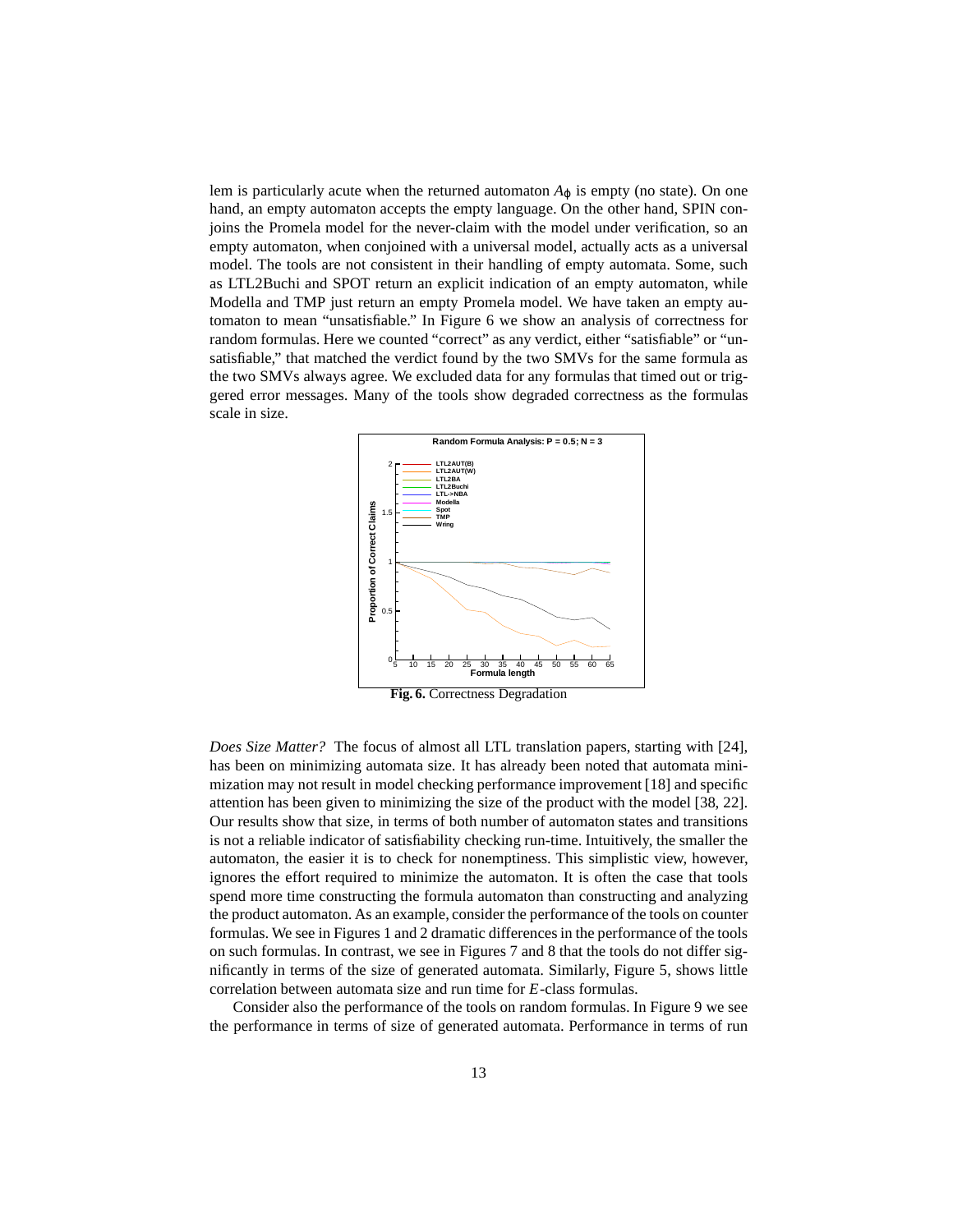

time is plotted in Figure 11, where each tool was run until it timed out or reported an error for more than 10% of the sampled formulas. SPOT and LTL2BA consistently have the best performance in terms of run time, but they are average performers in terms of automata size. LTL2Buchi consistently produces significantly more compact automata, in terms of both states and transitions. It also incurs lower SPIN model analysis times than SPOT and LTL2BA. Yet LTL2Buchi spends so much time generating the automata that it does not scale nearly as well as SPOT and LTL2BA.



**Fig. 9.** State and Transition Counts for 3-Variable Random Formulas

### **5.2 Symbolic Approaches Outperform Explicit Approaches**

Across the various classes of formulas, the symbolic tools outperformed the explicit tools, demonstrating faster performance and increased scalability. (We measured only combined automata-generation and model-analysis time for the symbolic tools. The translation to automata is symbolic and is very fast; it is linear in the size of the formula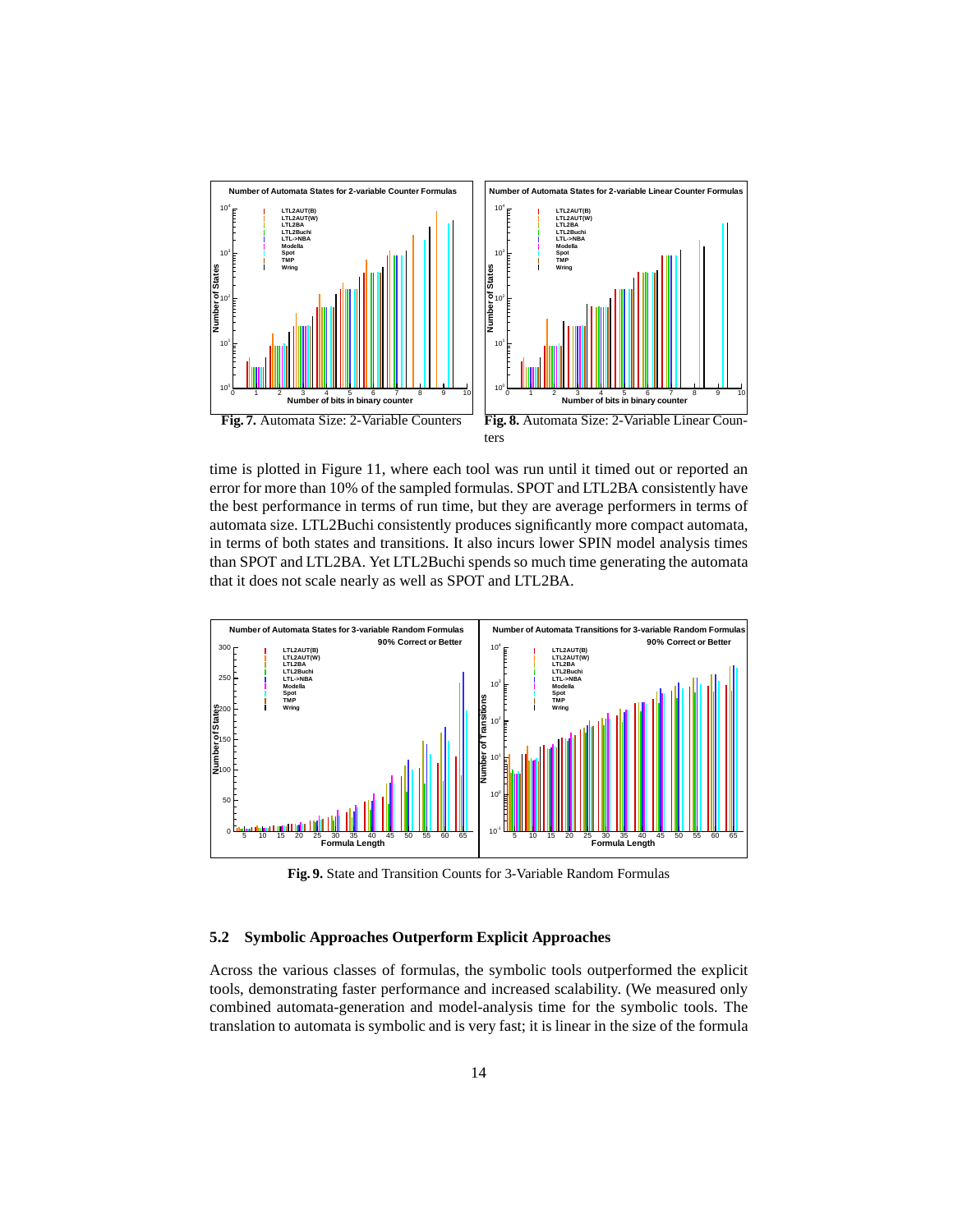[10].) We see this dominance with respect to counter formulas in Figures 1 and 2, for random formulas in Figures 3, 4, and 11, and for *E*-class formulas in Figure 5. For *U*class formulas, no explicit tools could handle  $n = 10$ , while the symbolic tools scale up to  $n = 20$ ; see Figure 10. The only exception to the dominance of the symbolic tools occurs with 3-variable linear counter formulas, where SPOT outperforms both symbolic tools. We ran the tools on many thousands of formulas and did not find a single case in which either symbolic tool yielded an incorrect answer yet every explicit tool gave at least one incorrect answer during our tests.



#### **Fig. 10.** *U*-class Formula Data

The dominance of the symbolic approach is consistent with the findings in [35, 36], which reported on the superiority of a symbolic approach with respect to an explicit approach for satisfiability checking for the modal logic K. In contrast, [39] compared explicit and symbolic translations of LTL to automata in the context of symbolic model checking and found that explicit translation performs better in this context. Consequently, they advocate a *hybrid* approach combining symbolic systems and explicit automata. Note, however, that the formulas studied in [39] are generally quite small and translation time is rather negligible, in sharp contrast to the study we present here.

Figures 3, 4, and 11 reveal why the explicit tools generally perform poorly. We see in the figures that for most explicit tools automata-generation times by far dominate model-analysis times, which calls into question the focus in the literature on minimizing automata size. Among the explicit tools, only SPOT and LTL2BA seem to have been designed with execution speed in mind. Note that, other than Modella, SPOT and LTL2BA are the only tools implemented in C/C++.

## **6 Discussion**

Too little attention has been given in the formal-verification literature to the issue of debugging specifications. We have argued for the adoption of a basic sanity check: satisfiability checking for both the specification and the complemented specification. We have shown that LTL satisfiability checking can be done via a reduction to checking universal models. We benchmarked a large array of tools with respect to satisfiability checking of scalable LTL formulas.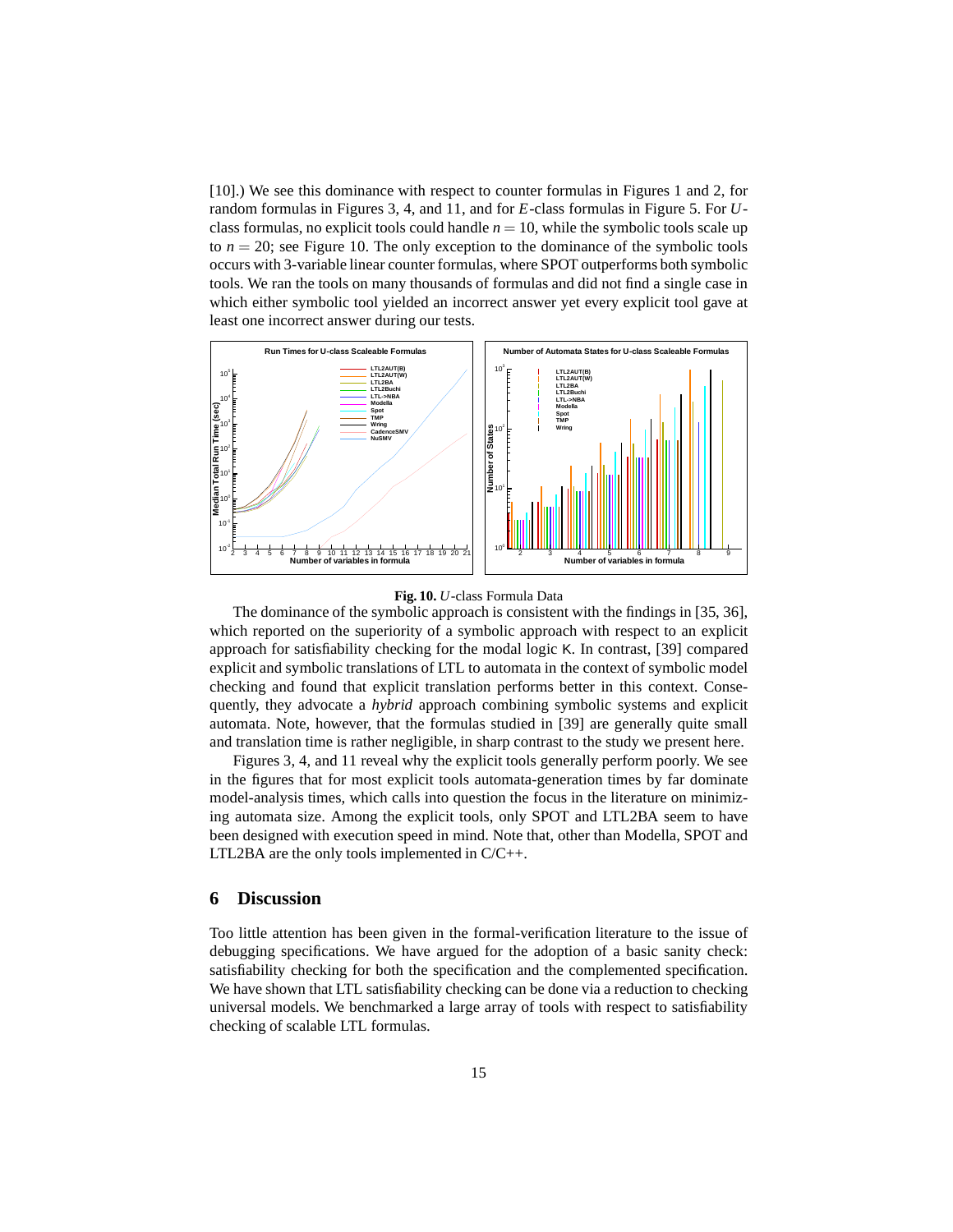

**Fig. 11.** Automata generation and SPIN Analysis Times for 3-Variable Random Formulas

We found that the existing literature on LTL to automata translation provides little information on actual tool performance. We saw that most LTL translation tools, with the exception of SPOT, are research prototypes which cannot be considered industrial quality tools. The focus in the literature has been on minimizing automata size, rather than evaluating overall performance. Focusing on overall performance reveals a large difference between LTL translation tools. In particular, we showed that symbolic tools have a clear edge over explicit tools with respect to LTL satisfiability checking.

While the focus of our study was on LTL satisfiability checking, there are a couple of conclusions that apply to model checking in general. First, LTL translation tools need to be fast and robust. In our judgment, this rules out implementations in languages such as Perl or Python and favors C or C++ implementations. Furthermore, attention needs to be given to graceful degradation. In our experience, tool errors are invariably the result of graceless degradation due to poor memory management. Second, tool developers should focus on overall performance instead of output size. It has already been noted that automata minimization may not result in model checking performance improvement [18] and specific attention has been given to minimizing the size of the product with the model [38]. Still, no previous study of LTL translation has focused on model checking performance, leaving a glaring gap in our understanding of LTL model checking.

## **References**

- [1] G. Ammons, D. Mandelin, R. Bodik, and J.R. Larus. Debugging temporal specifications with concept analysis. In *PLDI, Proc. ACM Conf.*, pages 182–195, 2003.
- [2] R. Armoni, L. Fix, A. Flaisher, O. Grumberg, N. Piterman, A. Tiemeyer, and M.Y. Vardi. Enhanced vacuity detection for linear temporal logic. In *CAV, Proc 15th Int'l Conf*. Springer, 2003.
- [3] I. Beer, S. Ben-David, C. Eisner, and Y. Rodeh. Efficient detection of vacuity in ACTL formulas. *Formal Methods in System Design*, 18(2):141–162, 2001.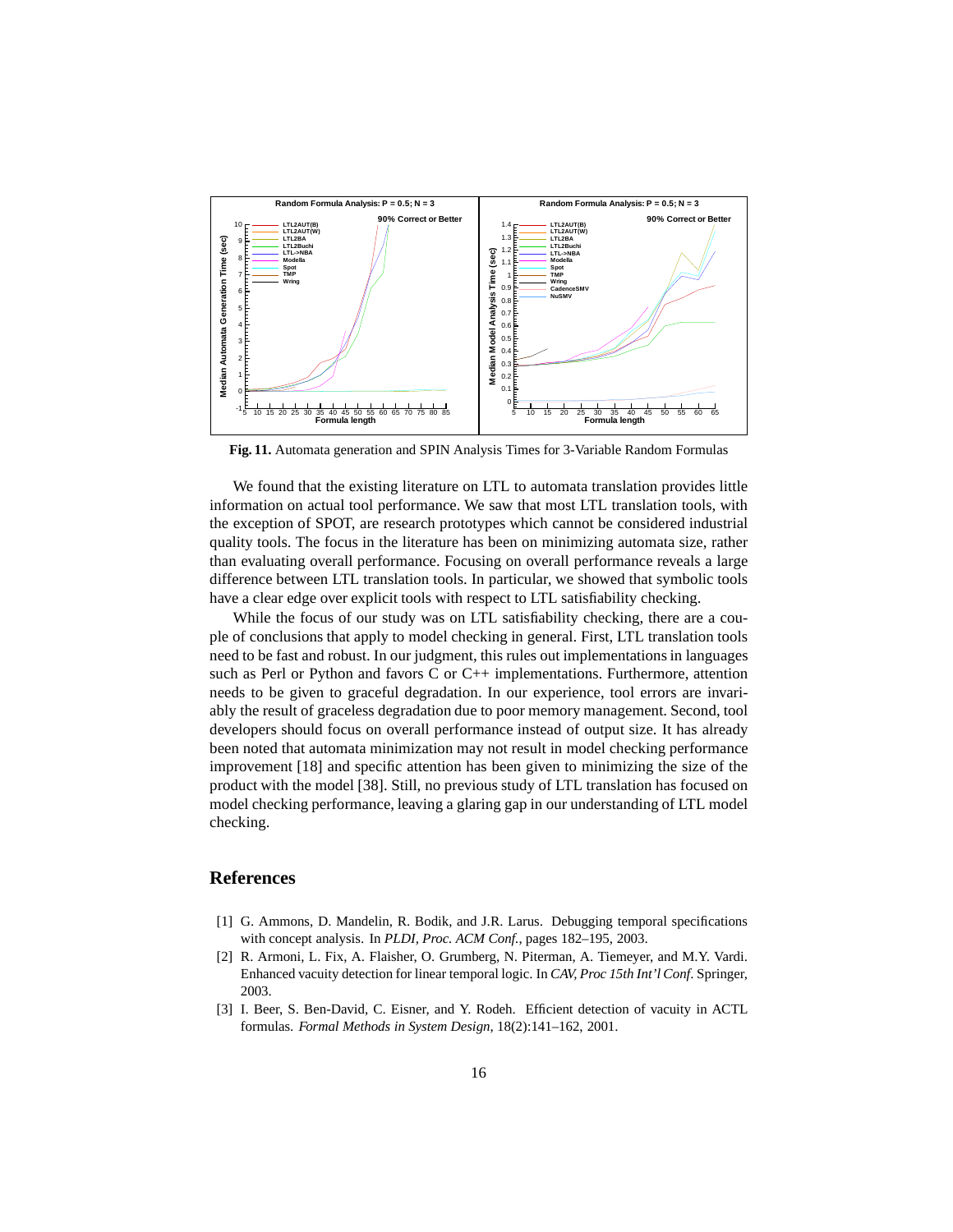- [4] R. Bloem, K. Ravi, and F. Somenzi. Efficient decision procedures for model checking of linear time logic properties. In *CAV, Proc 11th Int'l Conf*, volume 1633 of *Lecture Notes in Computer Science*, pages 222–235. Springer, 1999.
- [5] R.K. Brayton, G.D. Hachtel, A. Sangiovanni-Vincentelli, F. Somenzi, A. Aziz, S.-T. Cheng, S. Edwards, S. Khatri, T. Kukimoto, A. Pardo, S. Qadeer, R.K. Ranjan, S. Sarwary, T.R. Shiple, G. Swamy, and T. Villa. VIS: a system for verification and synthesis. In *CAV, Proc. 8th Int'l Conf*, volume 1102 of *Lecture Notes in Computer Science*, pages 428–432. Springer, 1996.
- [6] R.E. Bryant. Graph-based algorithms for boolean-function manipulation. *IEEE Trans. on Computers*, C-35(8), 1986.
- [7] J.R. Burch, E.M. Clarke, K.L. McMillan, D.L. Dill, and L.J. Hwang. Symbolic model checking: 10<sup>20</sup> states and beyond. *Information and Computation*, 98(2):142–170, Jun 1992.
- [8] D. Bustan, A. Flaisher, O. Grumberg, O. Kupferman, and M.Y. Vardi. Regular vacuity. In *CHARME*, volume 3725 of *LNCS*, pages 191–206. Springer, 2005.
- [9] A. Cimatti, E.M. Clarke, F. Giunchiglia, and M. Roveri. NuSMV: a new symbolic model checker. *It'l J. on Software Tools for Tech. Transfer*, 2(4):410–425, 2000.
- [10] E. M. Clarke, O. Grumberg, and K. Hamaguchi. Another look at LTL model checking. *Formal Methods in System Design*, 10(1):47–71, 1997.
- [11] E.M. Clarke, O. Grumberg, and D. Peled. *Model Checking*. MIT Press, 1999.
- [12] C. Courcoubetis, M.Y. Vardi, P. Wolper, and M. Yannakakis. Memory efficient algorithms for the verification of temporal properties. *Formal Methods in System Design*, 1:275–288, 1992.
- [13] J-M. Couvreur. On-the-fly verification of linear temporal logic. In *Proc. FM*, pages 253– 271, 1999.
- [14] N. Daniele, F. Guinchiglia, and M.Y. Vardi. Improved automata generation for linear temporal logic. In *CAV, Proc. 11th Int'l Conf*, volume 1633 of *LNCS*, pages 249–260. Springer, 1999.
- [15] A. Duret-Lutz and D. Poitrenaud. SPOT: An extensible model checking library using transition-based generalized büchi automata. In *MASCOTS, Proc. 12th Int'l Workshop*, pages 76–83. IEEE Computer Society, 2004.
- [16] E.A. Emerson. Temporal and modal logic. In J. Van Leeuwen, editor, *Handbook of Theoretical Computer Science*, volume B, chapter 16, pages 997–1072. Elsevier, MIT Press, 1990.
- [17] E.A. Emerson and C.L. Lei. Efficient model checking in fragments of the propositional *µ*-calculus. In *LICS, 1st Symp.*, pages 267–278, Cambridge, Jun 1986.
- [18] K. Etessami and G.J. Holzmann. Optimizing Büchi automata. In *CONCUR, Proc. 11th Int'l Conf.*, Lecture Notes in CS 1877, pages 153–167. Springer, 2000.
- [19] C. Fritz. Constructing Büchi automata from linear temporal logic using simulation relations for alternating büchi automata. In *Proc. 8th Intl. CIAA*, number 2759 in Lecture Notes in Computer Science, pages 35–48. Springer, 2003.
- [20] C. Fritz. Concepts of automata construction from LTL. In *LPAR, Proc. 12th Int'l Conf.*, Lecture Notes in Computer Science 3835, pages 728–742. Springer, 2005.
- [21] P. Gastin and D. Oddoux. Fast LTL to Büchi automata translation. In *CAV, Proc. 13th Int'l Conf*, volume 2102 of *LNCS*, pages 53–65. Springer, 2001.
- [22] J. Geldenhuys and H. Hansen. Larger automata and less work for LTL model checking. In *Model Checking Software, 13th Int'l SPIN Workshop*, volume 3925 of *LNCS*, pages 53–70. Springer, 2006.
- [23] J. Geldenhuys and A. Valmari. Tarjan's algorithm makes on-the-fly LTL verification more efficient. In *Proc. 10th Int'l Conf. on Tools and Algorithms for the Construction and Analysis of Systems*, Lecture Notes in Computer Science 2988, pages 205–219. Springer, 2004.